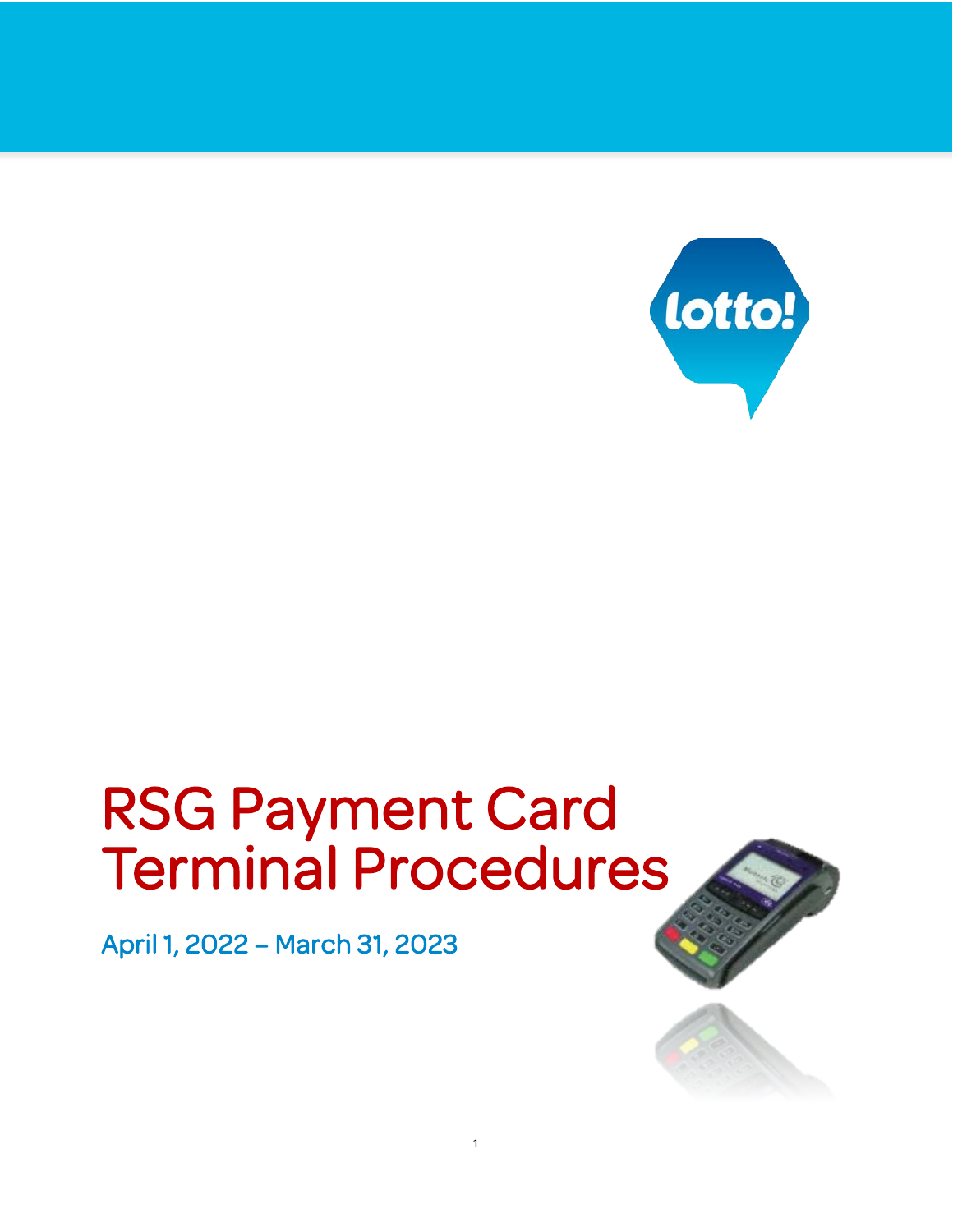# **Table of Contents**

| WHAT IS THE RSG PAYMENT CARD TERMINAL PROCEDURES?        |   |
|----------------------------------------------------------|---|
| <b>STEPS REQUIRED FOR RSG OPERATORS</b>                  | Δ |
|                                                          |   |
|                                                          |   |
|                                                          |   |
|                                                          |   |
|                                                          |   |
| <b>TERMINAL SETTINGS</b>                                 | 6 |
| <b>TRANSACTION PROCESSING PRACTICES</b>                  | 7 |
| <b>WE'RE IN THIS TOGETHER</b>                            | 7 |
| <b>WILL REQUIREMENTS BE AUDITED?</b>                     | 8 |
| SUMMARY - Why Is All This Important?                     | 8 |
| <b>LEGAL NOTICE</b>                                      | 8 |
| APPENDIX I - How to Disconnect the Payment Card Terminal | q |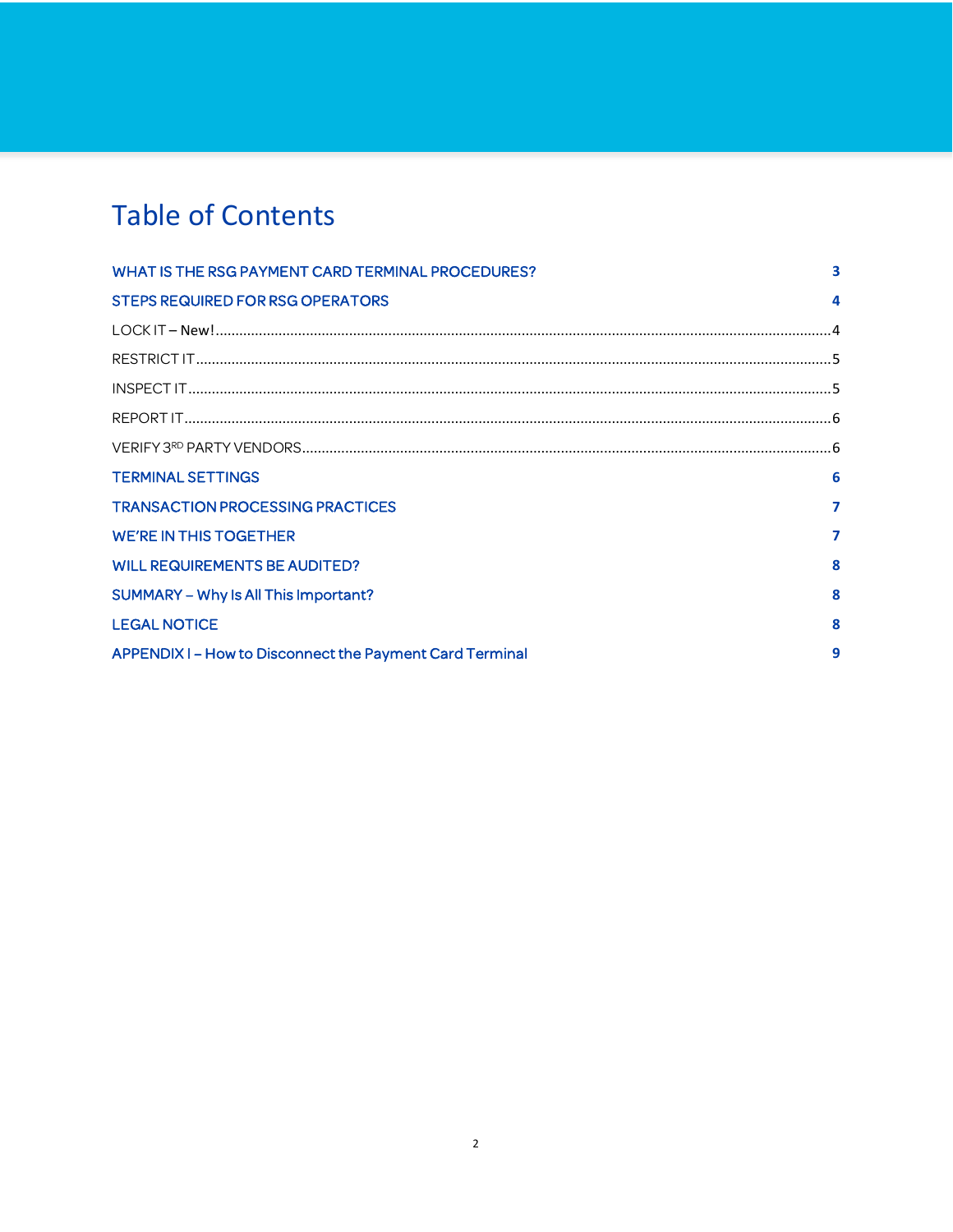### <span id="page-2-0"></span>WHAT IS THE RSG PAYMENT CARD TERMINAL PROCEDURES?

The RSG Payment Card Terminal Procedures has been developed to ensure BCLC and its Retail Stores Group (RSG) business operations comply with applicable laws, Payment Card Industry standards as well as Card Brand rules and regulations. Ultimately, following these procedures will secure card data and protect players, RSG Lottery Retailers and BCLC from fraudulent activity.

The procedural requirements identified in this document form part of the obligations under your Lottery Retailer Agreement (LRA) with BCLC as an RSG Lottery Retailer.



#### FUN FACTS ABOUT RSG AND PAYMENT TRANSACTIONS

- Calendar year 2021 there were over 4.6 million payment card terminal transactions processed approximately a 40% increase over the last two years.
- RSG exceeded \$96 million in card sales in 2021. With total lottery sales amounting to \$264 million, this means 36% of all RSG sales are transacted with a debit or credit card.
- Close to 80% of all card transactions are done by tap a significant increase year over year.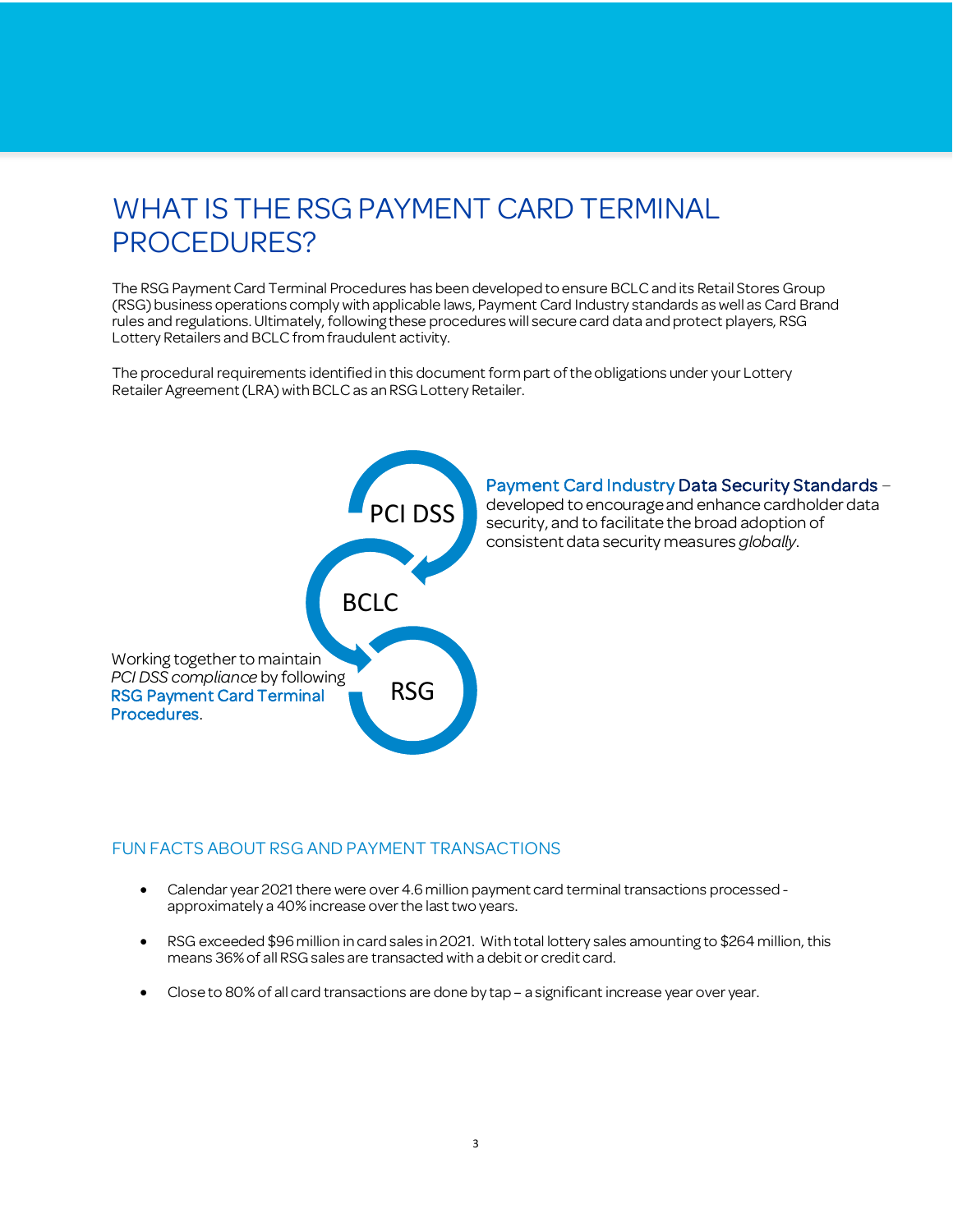# <span id="page-3-0"></span>STEPS REQUIRED FOR RSG OPERATORS

Many RSG Lottery Retailers are already doing some of the procedural requirements, but it's important that everyone follow the new and existing requirements.

You must: Lock It, Restrict It, Inspect It, Report It and More.

#### <span id="page-3-1"></span>LOCK IT – NEW!

When the lottery location is closed or otherwise unattended, the iCT250 payment card terminal(s) must be stored in a locked cupboard or drawer; or in your safe.



#### End of Day:

Batch the day's transactions before disconnecting the terminal.

#### How to Disconnect/Re-Connect

You will be disconnecting the magic box and storing it together with the payment terminal. The connection between these two devices is hardwired and cannot be separated.

#### Disconnect:

- 1. Unplug the Ethernet cable from the magic box.
- 2. Unplug the **power** cable from the magic box.
- 3. Unplug the **phone** line from the magic box.

#### Reconnect:

\*\*\*It's important to reconnect the cables in the below order to reduce the risk of a power shortage/surge.

- 1. Plug the **Ethernet** cable back into the magic box
- 2. Plug the power cable back into the magic box.
- 3. Plug the **phone** line back into the magic box.

Remember- E comes before P – connect the Ethernet cable first.

#### – See Appendix I for illustrated instructions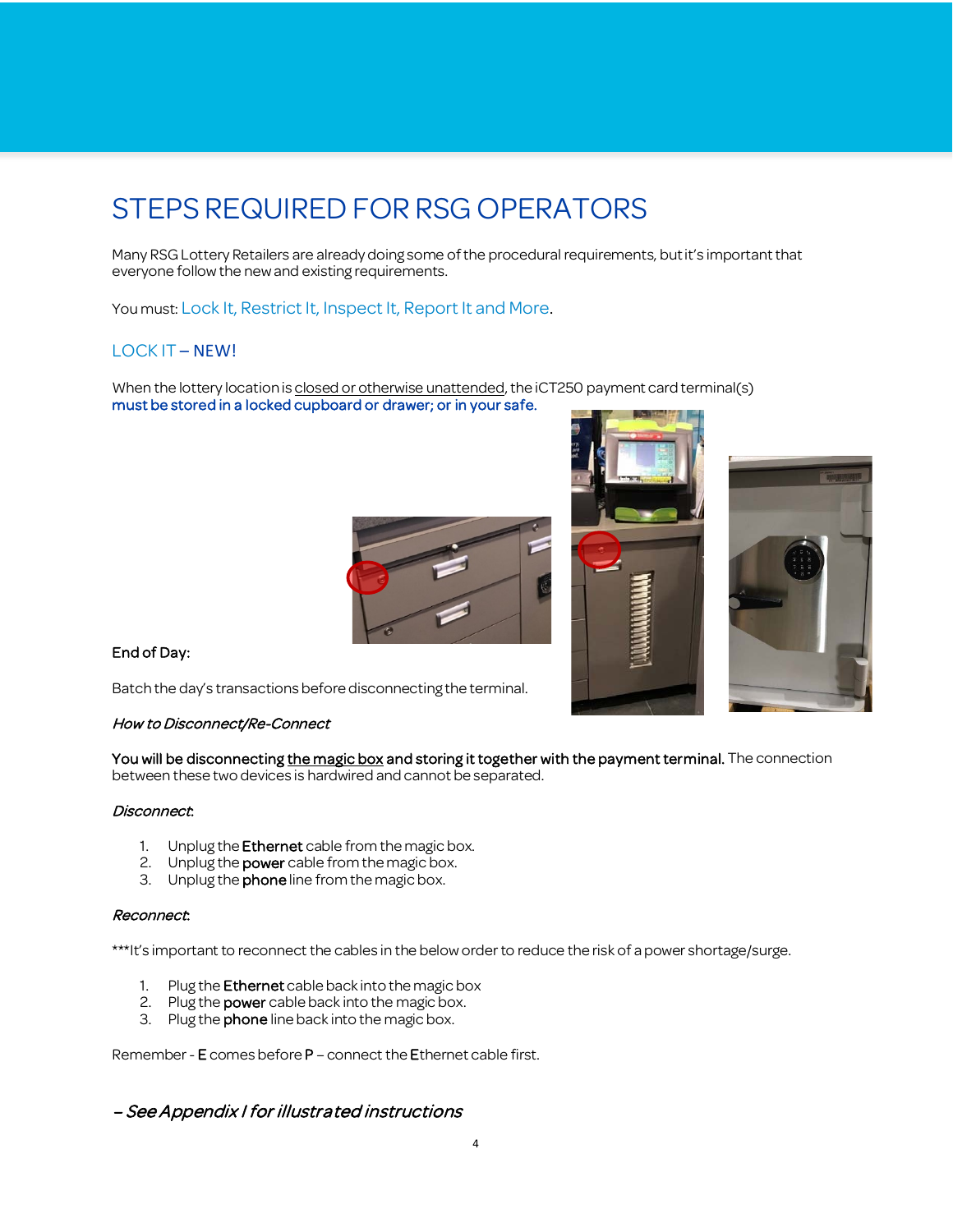#### <span id="page-4-0"></span>RESTRICT IT

At all other times when not in use, the payment card terminal shall not be in easy reach of patrons. Pull the payment card terminal back after every transaction ensuring it's not accessible by players when not in use.

#### <span id="page-4-1"></span>INSPECT IT

On a daily basis, as part of daily closing procedures, perform inspections of your payment card terminal and cables for signs of substitution, tampering or connection of an unauthorized terminal. This includes serial number confirmation.

• Verify the serial number  $-$  the 8-digit number starting with the number 8. Check that it hasn't been switched for a fraudulent terminal to collect payment card information.



**IN B** 

- Check for physical tampering. Look for broken or different coloured casing, screw holes, seams or any external markings. Inspect the area around the Payment Terminal. Look for holes in the ceiling, walls, or shelves that could conceal a small camera.
- Check for unfamiliar add-ons. Look for unfamiliar equipment connected to the payment terminal(ie. pin pad, skimming devices. Skimming devices can be added to or inserted into the card cover plate to illegally capture payment card details.

Skimming takes place when the customer card data is read through special equipment.

**Check the cable.** Examine the cable attached to the terminal for any small equipment that is not supposed to be there but can appear like it is part of the normal cabling.



Record keeping is not mandated for your daily inspections; audits will be based on your understanding of the daily inspection requirement.

|                                                    | <b>DAILY CASHOUT/RECONCILIATION SHEET</b> |   | <b>RETAIL STORES GROUP</b> |   |                |   |                                |                |                               |   |               |          |               |  |
|----------------------------------------------------|-------------------------------------------|---|----------------------------|---|----------------|---|--------------------------------|----------------|-------------------------------|---|---------------|----------|---------------|--|
| DATE:                                              |                                           |   |                            |   |                |   |                                |                |                               |   |               |          |               |  |
|                                                    |                                           |   |                            |   |                |   | Cables                         |                | Serial #                      |   |               |          |               |  |
| Payment Terminal checked and no signs of tampering |                                           |   |                            |   |                |   |                                |                |                               |   |               |          |               |  |
|                                                    |                                           |   |                            |   |                |   |                                |                |                               |   |               |          |               |  |
|                                                    |                                           |   |                            |   |                |   |                                |                |                               |   |               |          |               |  |
| Product                                            | <b>Beginning</b><br>Inventory             | ۰ | <b>Purchases</b>           | ٠ | <b>Returns</b> |   | <b>Ending</b><br>$Inventorv =$ |                | <b>Tickets</b><br><b>Sold</b> | Q | Unit<br>Price | $\equiv$ | Value<br>Sold |  |
| \$1 Scratch & Win                                  |                                           | ۰ |                            | ٠ |                | ٠ |                                | $\blacksquare$ |                               | ۵ | $$1.00 =$     |          |               |  |

Consider using the *[Daily Cashout](https://www.bclcretailerhub.com/scratch-and-win/planograms-and-forms.html) [Sheet](https://www.bclcretailerhub.com/scratch-and-win/planograms-and-forms.html)* or an operational document you use daily to keep PCI requirements top of mind.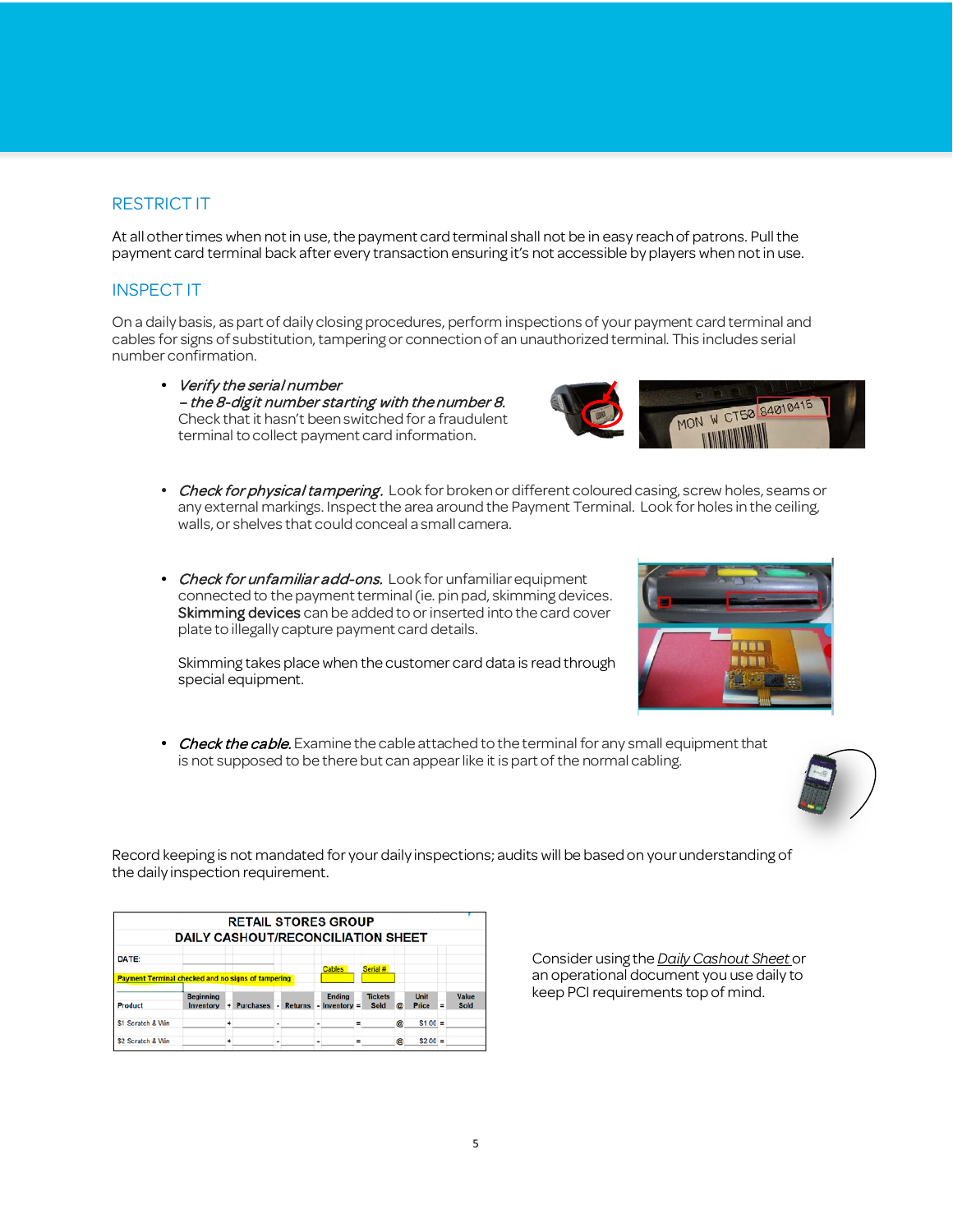#### <span id="page-5-0"></span>REPORT IT

When a security incident occurs:

- DO NOT USE your payment terminal if there is any suspicion or evidence of tampering.
- DO NOT INSTALL or replace the payment terminal without verification and authorization from BCLC or Moneris.
- REPORT the incident, or suspected incident, to BCLC Lottery Hotline and Moneris (1-866-319-7450) and put that terminal in a secure location until it is collected and replaced.



#### <span id="page-5-1"></span>VERIFY 3RD PARTY VENDORS

Verify identity of third party repair or maintenance persons prior to granting them access to your kiosk, lottery equipment and to the payment terminal. BCLC will provide notification for payment terminal upgrades; and repairs can only be initiated by RSG Lottery Retailers.

- $\checkmark$  Ask for verification of employment with the Vendor badge ID or BCLC letter.
- $\checkmark$  Ensure you or BCLC has requested the third-party (Moneris or LVI) visit for authorization to work on any terminal or wiring.
- $\checkmark$  Ensure that the technician remains accompanied by your staff during any work on the payment terminal.
- $\checkmark$  Be aware of any suspicious behavior. Report any suspicious behavior and indication of device tampering to BCLC Lottery Hotline Support and Moneris.

### <span id="page-5-2"></span>TERMINAL SETTINGS

Over the years, RSG has implemented a number of settings to safeguard against fraudulent activity. These are *default* settings on the payment terminals and must be in place.

- 1. PIN and Tap only. Payment terminal(s) must be configured to only accept PIN and Contactless (tap) transactions. Please follow the credit card payment processing procedures to avoid chargebacks to your account.
- 2. Disable the Manual (Card) Entry option. Protects against transactions facilitated by the manual entry of card data.
- 3. Enable Admin Password Protect feature and establish a unique passcode. Protects against unauthorized changes to your terminal's settings.

Retailer Action: RSG Lottery Retailers must report to Moneris and BCLC Hotline if their Moneris Admin Card is lost or stolen.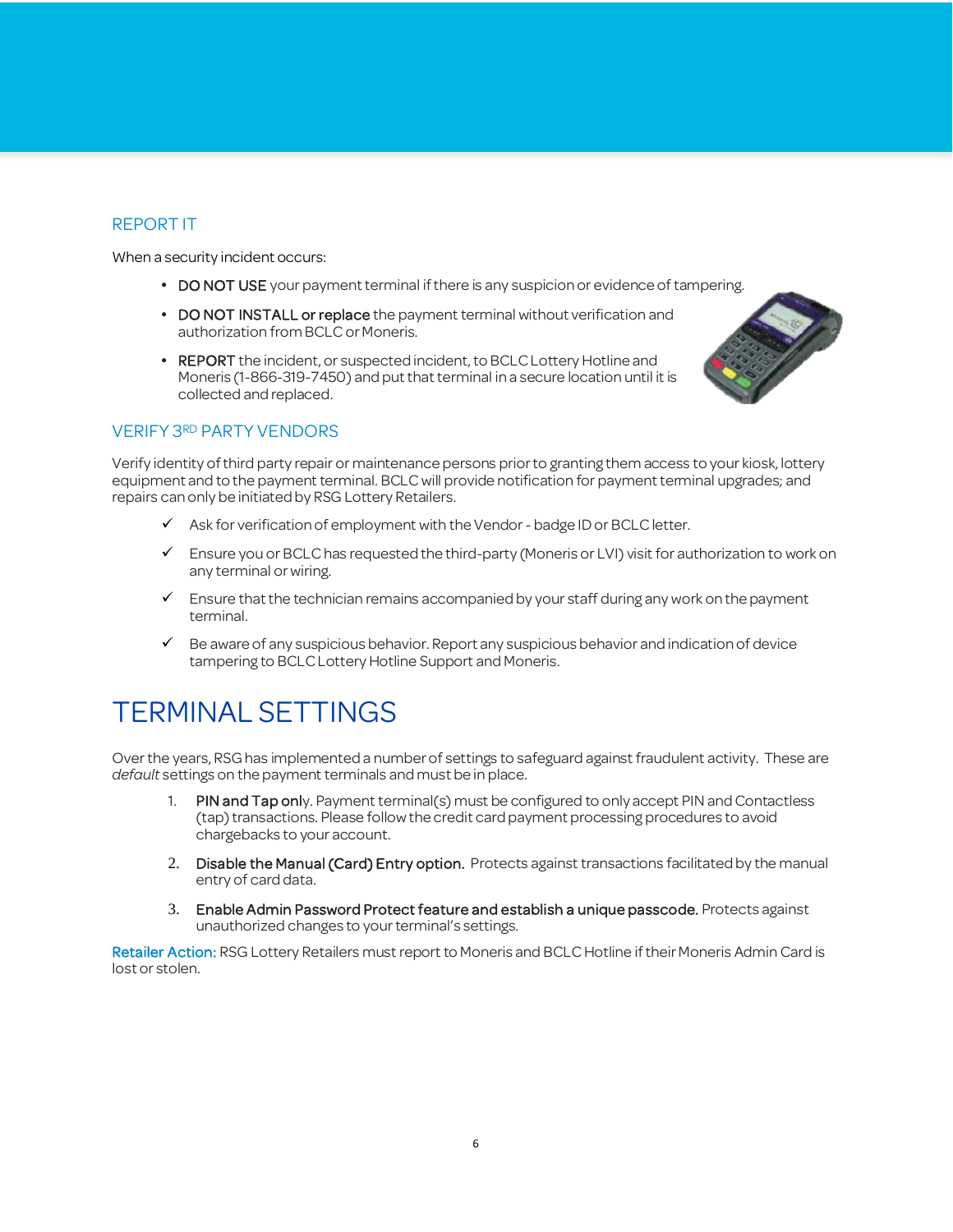# <span id="page-6-0"></span>TRANSACTION PROCESSING PRACTICES

Below is a list of mandatory practices for processing transactions, interacting with cardholder data and safeguarding your location against fraudulent activity:

- $\checkmark$  Never enter a Personal Identification Number (PIN) for a customer.
- $\checkmark$  If security cameras are focused on your kiosk, make sure they don't capture the PIN that customers are entering
- $\checkmark$  Ensure you provide your customers enough room around the payment terminal to comfortably shield it when entering their PIN.
- $\checkmark$  Know your staff Practice due diligence when hiring and supervising employees. Fraudsters can operate within your business as well as outside your business.
- $\checkmark$  Retailers are prohibited from storing any Cardholder Data including primary account number, cardholder name and expiration via end-user messaging technologies (i.e. email, text, instant message, etc.…).
- Retailers are prohibited to store any Sensitive Authentication Data (SAD) after credit card authorization. This includes magnetic strip data, chip card data, 3-digit CVV number and PIN.

### <span id="page-6-1"></span>WE'RE IN THIS TOGETHER

It's important that steps being taken are tracked for audit purposes. To support this requirement, your Territory Manager will also be inspecting your terminal serial number every second visitthey make to your kiosk. In addition, behind the scenes BCLC Lottery Operations team reviews RSG payment transactions on a weekly basis looking for suspicious activity and will contact locations to verify.

> The payment card terminal at RSG is a critical piece of equipment.

> It's important to safeguard the payment terminal with the highest level of compliance to mitigate fraud and ensure continuity of business operations.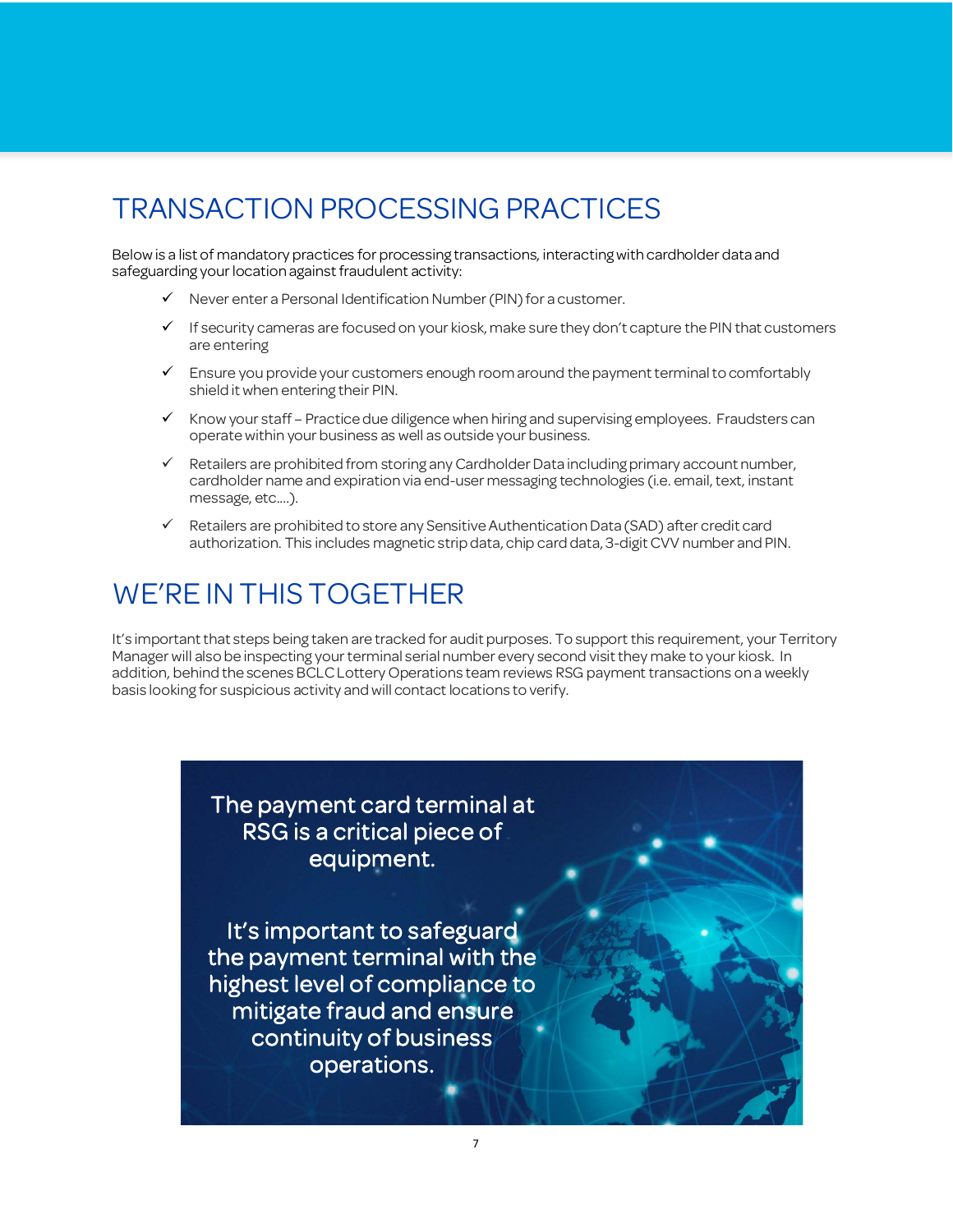# <span id="page-7-0"></span>WILL REQUIREMENTS BE AUDITED?

Organizations that process a high volume of credit card transactions are required to have their procedures independently assessed for compliance. BCLC will contract Qualified Security Assessors to perform visits to RSG locations throughout the year. They will be checking your knowledge and compliance of the above requirements through observation and asking you questions.

# <span id="page-7-1"></span>SUMMARY – Why Is All This Important?

It is critical that we all play our part in securing payment card transactions and taking precautions to mitigate fraudulent activity that can cost significant financial setback for your business, your player and BCLC.

Complying with the procedural requirements set out in this RSG Payment Terminal Security Procedures is part of RSG Lottery Retailer's LRA and failure to satisfy these requirements could result in the removal of your payment terminal; and this major impact to business operations could lead to termination of the LRAwith BCLC.



BCLC contracts with Moneris to provide credit and debit payment services to the RSG network and to make these payment methods available to players. If the procedures noted in this information sheet are not upheld, Moneris may terminate the credit and debit payment services at individual or all RSG locations.

If you have any concerns about meeting these procedures, please reach out to your BCLC Territory Manager.

# <span id="page-7-2"></span>LEGALNOTICE

BCLC has entered into an agreement with Moneris for the provision of payment services for RSG Lottery Retailers pursuant to section 4.4 of the Lottery Retailer Agreement (LRA). In order to receive the payment services, RSG Lottery Retailers must comply with the Card Brand Rules and Regulations, the Data Security Standards, the Operating Manual and Procedures and all applicable laws related to cardholder data. The purpose of this procedure document is to provide guidance to assist RSG Lottery Retailer compliance with these requirements.

In order to facilitate payment processing, BCLC has entered into an agreement for the provision of payment services for RSG Lottery Retailer under which BCLC has agreed, strictly and solely for the limited purposes of that agreement, that the RSG Lottery Retaileris an agent of BCLC. This is a limited exception to Article 13.5 of the LRA, which remains in full effect as between BCLC and RSG Lottery Retailers. RSG Lottery Retailers are responsible for ensuring their compliance with all Applicable Rules and will be responsible for any contravention in accordance with the terms of the LRA.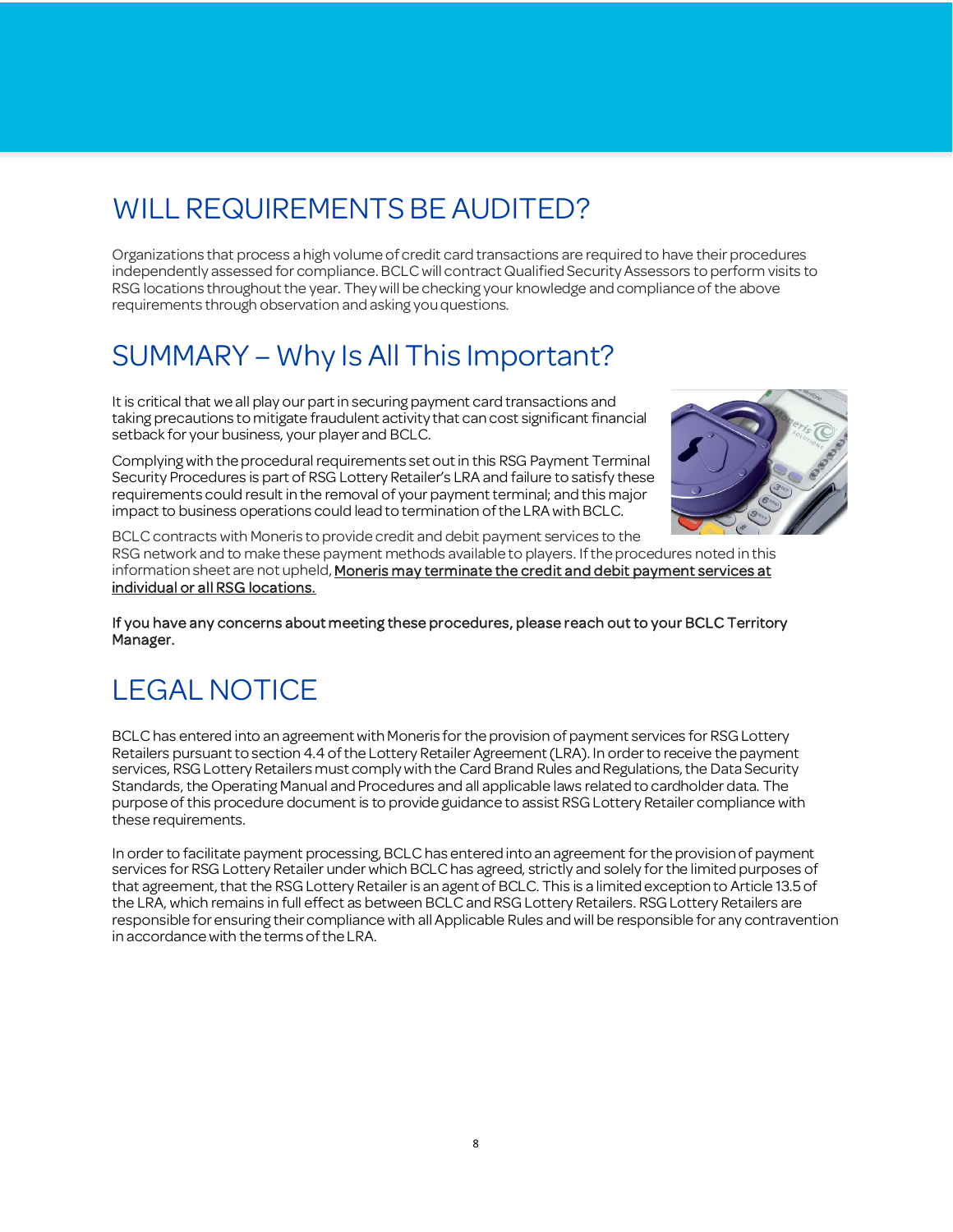### <span id="page-8-0"></span>APPENDIX I – How to Disconnect the Payment Card Terminal

Step 1: Locate the Magic Box behind the lottery terminal.



Step 2: Familiarize yourself with the cables and ports.

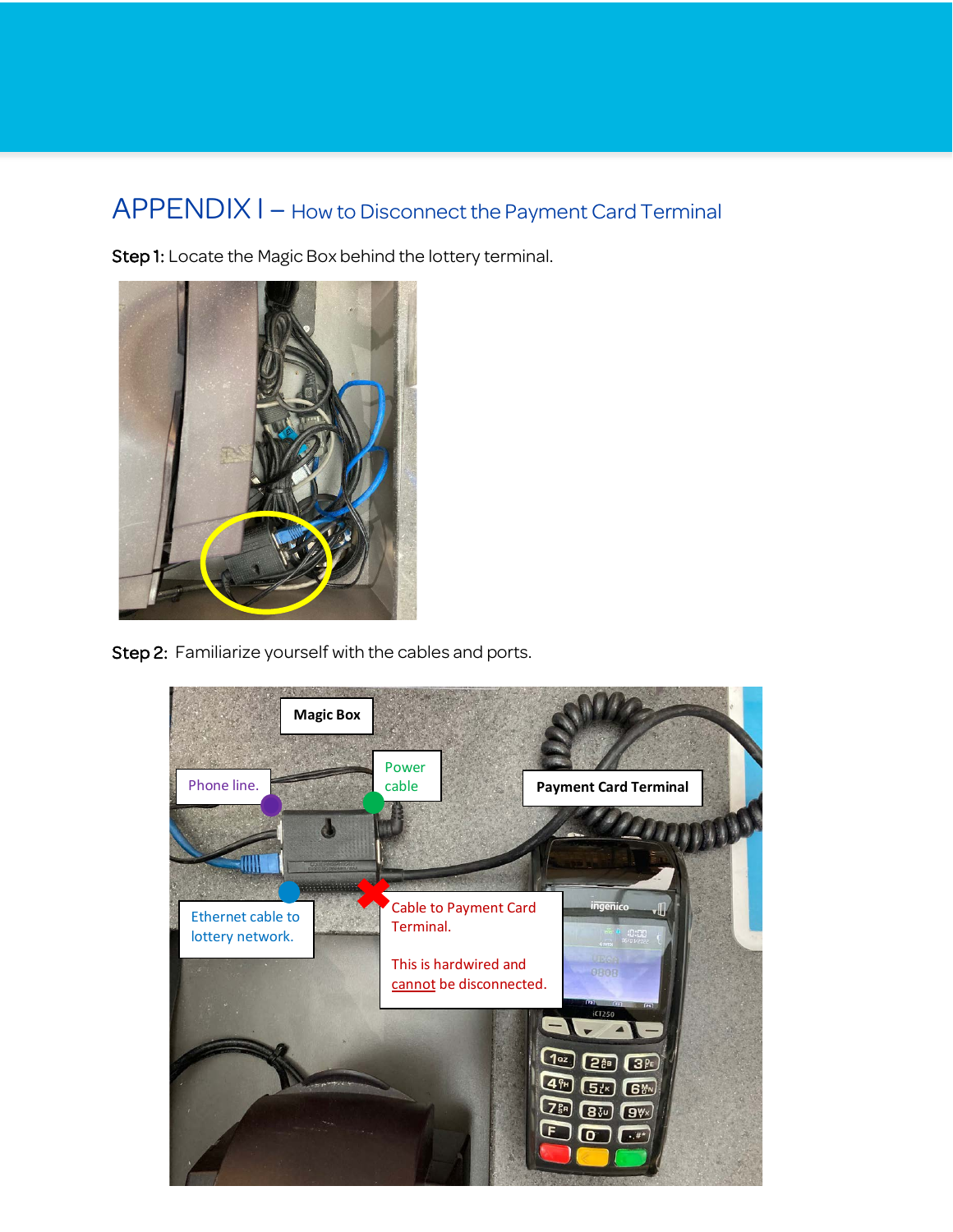#### Step 3: Disconnect Cables from the Magic Box

- 1. Unplug the Ethernet cable.
- 2. Unplug the power cable.
- 3. Unplug the phone line.



#### Step 4: Lock It!

Lock the Magic Box and the Payment Card Terminal in the network cupboard or drawer; or in your safe.